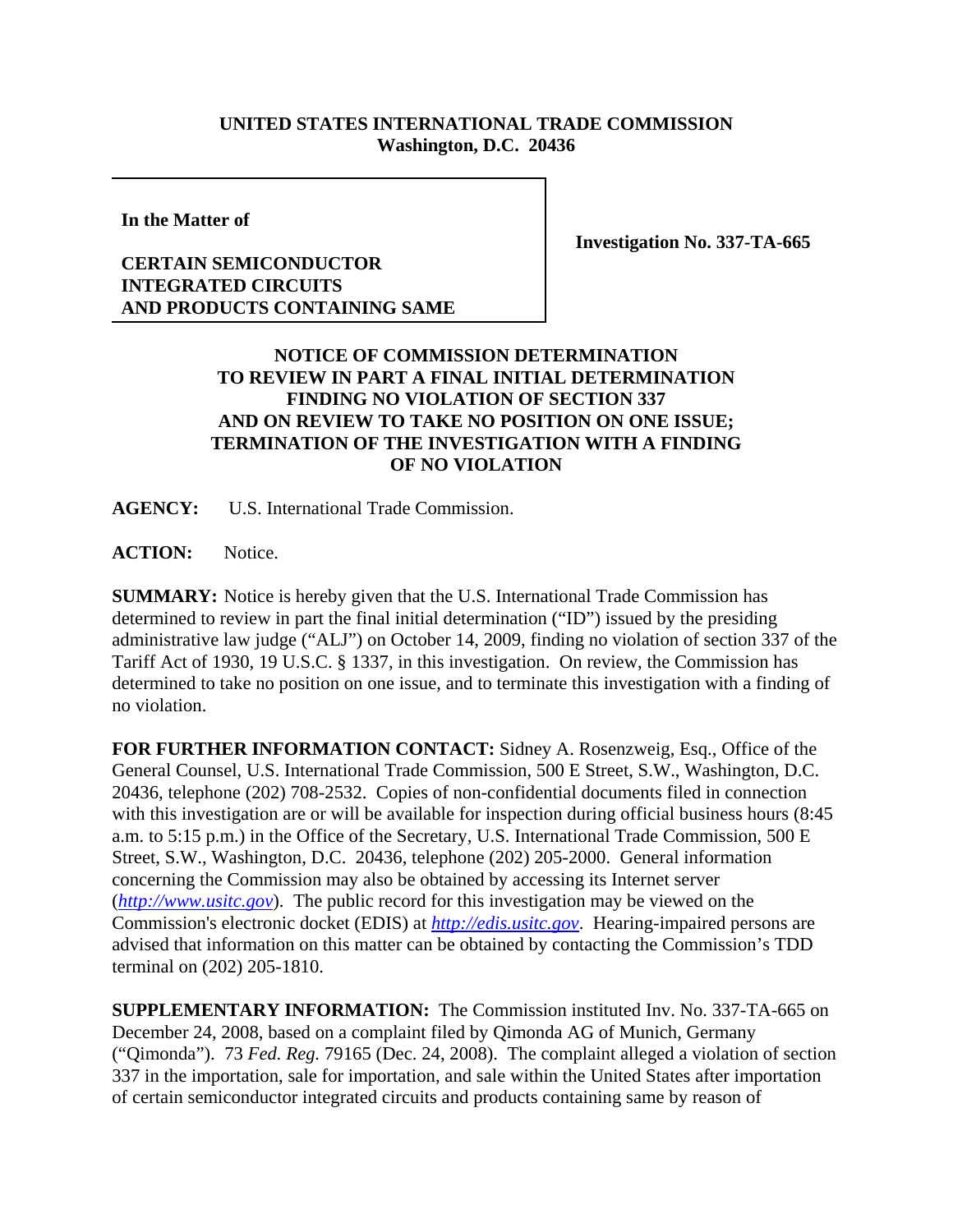infringement of various claims of U.S. Patent Nos. 5,213,670 ("the '670 patent"); 5,646,434 ("the '434 patent"); 5,851,899 ("the '899 patent"); 6,495,918 ("the '918 patent"); 6,593,240 ("the '240 patent"); 6,714,055 ("the '055 patent"); and 6,103,456 ("the '456 patent"). The complaint further alleged that there exists a domestic industry with respect to each of the asserted patents. The complaint named the following respondents: LSI Corporation of Milpitas, California ("LSI"); Seagate Technology of the Cayman Islands; Seagate Technology (US) Holdings Inc. of Scotts Valley, California; Seagate Memory Products (US) Corporation of Scotts Valley, California; and Seagate (US) LLC of Scotts Valley, California (collectively "Seagate"). Qimonda accuses of infringement certain LSI integrated circuits, as well as certain Seagate hard disk drives that contain the accused LSI integrated circuits.

The ALJ conducted an evidentiary hearing from June 1-9, 2009. Prior to the hearing, Qimonda tacitly withdrew three of the asserted patents: the '055 patent, the '240 patent, and the '456 patent. Qimonda did not present evidence regarding those patents at the hearing, and did not include any analysis of those patents in its post-hearing briefing.

On October 14, 2009, the ALJ issued his final ID. The ID formally withdrew the '055 patent, the '240 patent, and the '456 patent from the investigation. The ALJ found that based on his claim constructions, Qimonda had not demonstrated that it practices any of the patents in suit. Accordingly, the ALJ ruled that an industry does not exist in the United States that exploits any of the four remaining asserted patents, as required by 19 U.S.C. § 1337(a)(2). The ALJ ruled that certain LSI products infringe certain claims of the '918 patent, but that no accused products infringe any of the other asserted patents. The ALJ ruled that all of the asserted claims of the '918 patent, and some of the asserted claims of the '434 patent, are invalid under 35 U.S.C. § 102, but that the asserted claims of the '670 and '899 patents are not invalid.

On October 27, 2009, Qimonda filed a petition for review of the ID. Qimonda did not petition for review of the ALJ's finding of no violation of section 337 as to the '670 patent. Thus, only three patents – the '434, '899, and '918 patents – remain in suit. On November 5, 2009, the Respondents and IA filed responses to Qimonda's petition.

Having examined the record of this investigation, including the ALJ's final ID, the petition for review, and the responses thereto, the Commission has determined to review the final ID in part. Specifically, the Commission has determined to review and to take no position on whether U.S. Patent No. 6,424,051 to Shinogi anticipates, under 35 U.S.C. § 102, any of the asserted claims of the '918 patent. *See Beloit Corp. v. Valmet Oy*, 742 F.2d 1421, 1422-23 (Fed. Cir. 1984).

The Commission has determined not to review the remainder of the ID. Accordingly, the Commission has terminated this investigation with a finding of no violation.